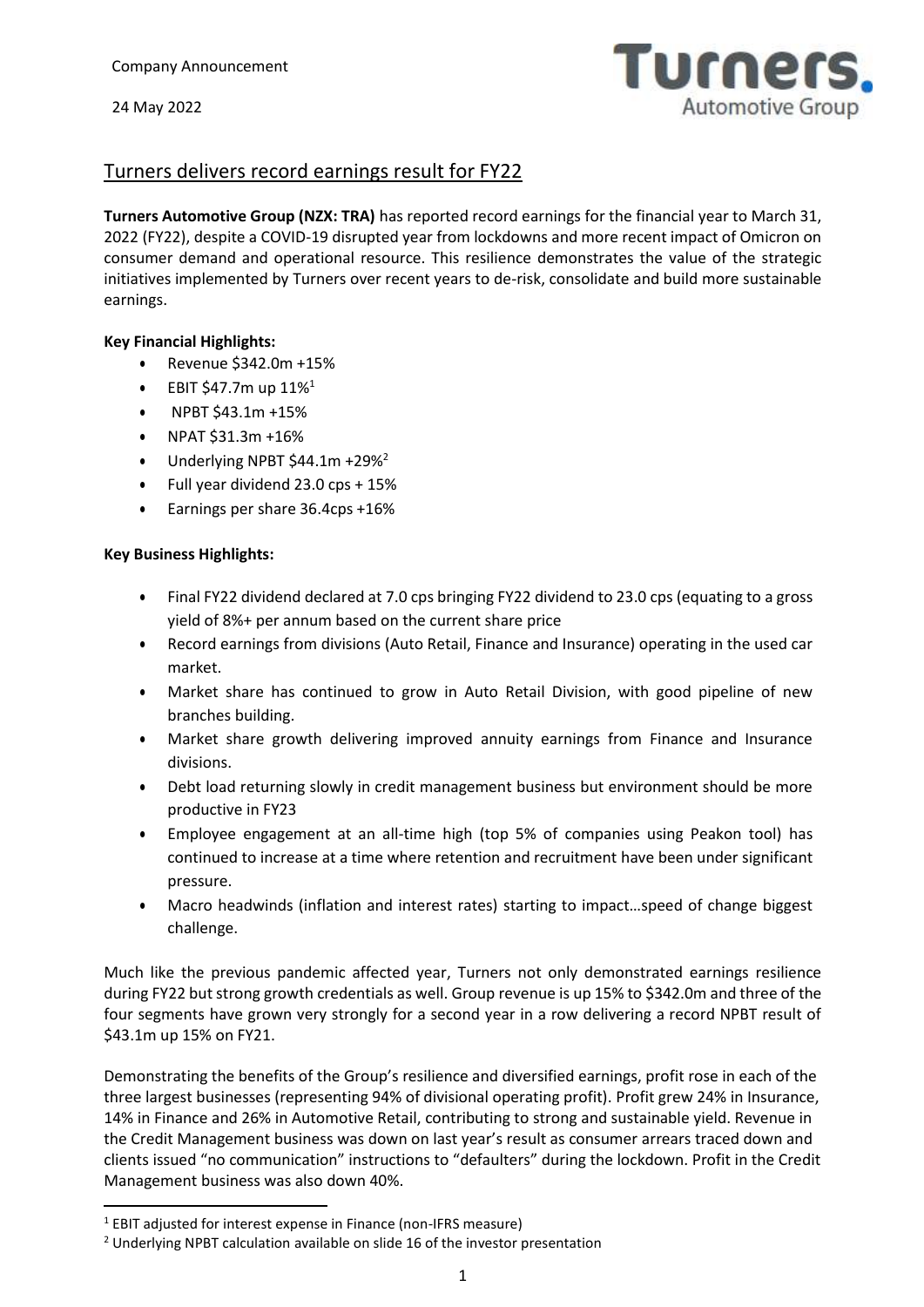

Todd Hunter, CEO, said: *"Our team have continued to deliver for our customers and our shareholders. Our focus on quality is paying off and our team's engagement levels have never been higher at a time in the economy where staff retention and recruitment is a real challenge. Our brand value is growing across all our key business divisions, but the investment we have made in the Turners brand, in particular, has created real tangible value both internally and externally. Whilst the near-term economic outlook is looking much more uncertain, our business has never been in better shape and we are ready for whatever comes next.*

#### **Financial results**

Reported NPBT increased 15% to \$43.1m. This compares to guidance established in March 22 for \$42 - \$43m. Net profit after tax (NPAT) of \$31.3m, up 16% on the same period last year. EBIT is \$47.7m up 11% and Underlying NPBT was up 29% to \$44.1m, with a reconciliation of reported and underlying numbers available on slide 16 of the investor presentation, also released today.

Earnings per share for FY22 were 36.4 cps, up 16% on the previous year. A final 7.0 cps dividend has been declared for FY22 (payable in July), taking FY22 dividends to 23.0 cps. This reflects the dividend policy payout of 60-70% of net profit after tax (NPAT) and is yielding 8%+ per annum return based on the current share price.

Grant Baker, Chairman, said**:** *"The organic growth we have built in this business is a real success story. Our internal confidence to keep expanding our Auto Retail footprint is very high, and combined with the property investments we have made into network expansion, is delivering further gains to shareholders. Unrecognised property gains across our property portfolio now add up to 22 cps, on top of the share price growth and dividends they have received over the last 12 months.* 

*Our company continues to extend its competitive moat and build scale. As we head into an economic environment that will offer up different challenges and opportunities, the business has already been significantly de-risked. The work we have done on local sourcing of vehicles, building quality into the finance book, adding distribution to insurance, means the business is positioned to withstand or potentially take advantage of some of these changing conditions. Furthermore, one of the most attractive aspects of the used car market is that it is a needs-based purchase and therefore is less affected by changing economic conditions. Our wider team continue to do a great job for our customers, and I am very proud of the not just the record result, but the way the result has been achieved. Customer experience metrics and team engagement metrics continue to lift, which gives us confidence about the stability of the platform this business is built on."*

## **Results by division**

The three core businesses of Auto Retail, Finance and Insurance divisions have all been able to build market share, improve their customer experience and have delivered double-digit growth in earnings. Meanwhile, Credit Management continues to be challenged by historically low market-wide consumer arrears, although in the latter part of FY22 and the beginning of FY23 this has started to change.

## *Auto Retail: Revenue \$242.5m +21%, NPBT \$19.4m +26%*

Auto retail has returned to being our most profitable business after being briefly overtaken by Finance. Auto Retail has been both a margin and market share growth story. Gross margins on "owned" fleet have continued to improve (up 8% over FY21 to \$818) due to a number of buying improvement initiatives, more retail sales and constrained supply of used cars nationally. Our market share has grown off the back of our retail optimisation and expansion strategy with Retail (BuyNow) sales up 6% over FY21 and improving retail market share. We launched a new branch in Rotorua during the year and are redeveloping this site and developing a new site in Nelson. We have also secured new sites in Timaru,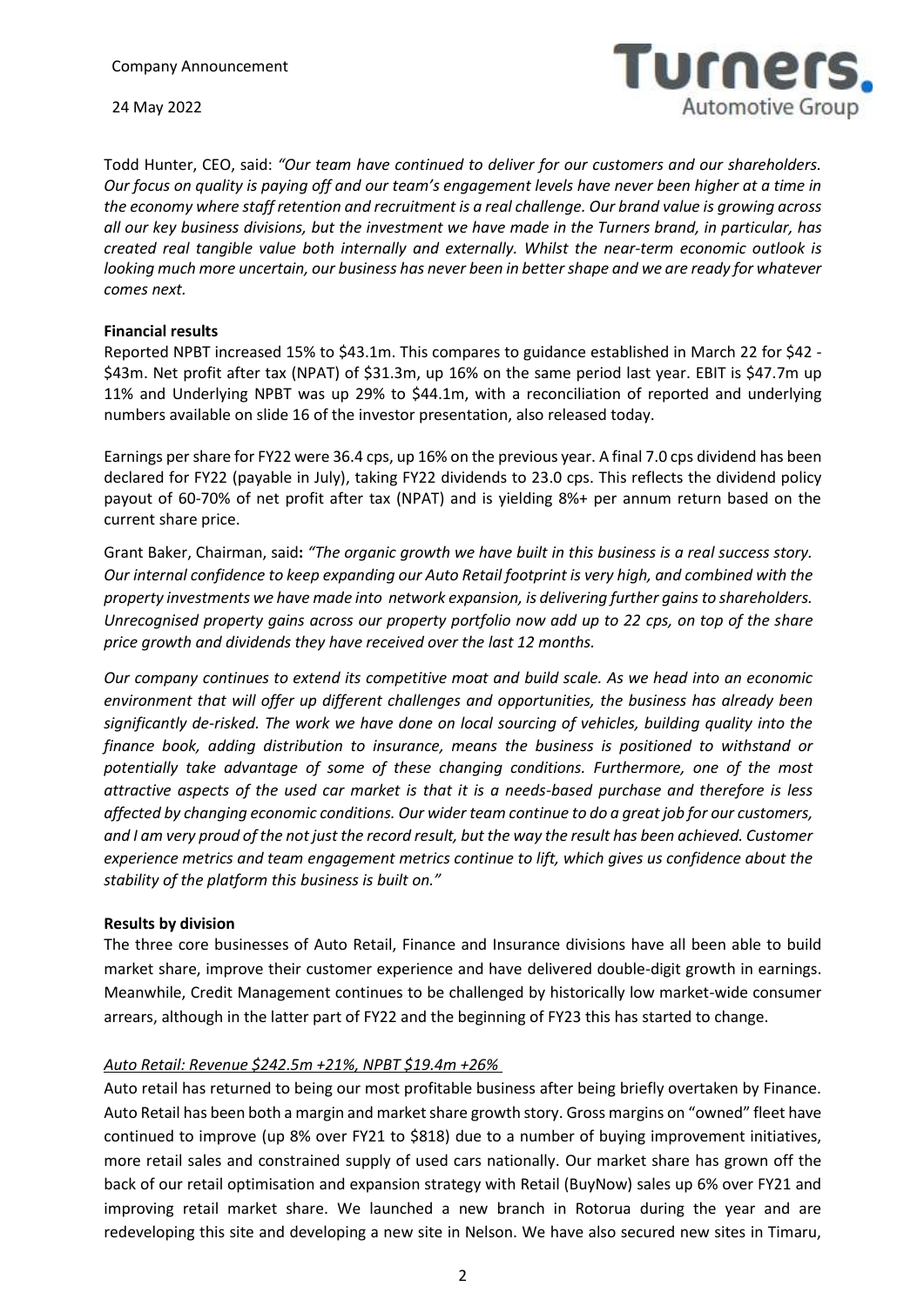

and Napier and are working on further opportunities. Sourcing of vehicles in the local market has been a top priority and our investment in the very popular Tina from Turners brand campaign has helped build our inventory of locally owned cars, with "owned" inventory sales up 25% on FY21. Another goal is to increase our Finance Attach rate and thus further realise the synergies of our related businesses. Despite the disruption caused by the CCCFA changes in Dec-21, we have improved our finance attach rate to 32.7% (FY21 30.6%).

## *Finance: Revenue \$51.9m +8%, NPBT \$18.0m +14%*

Our risk pricing model and focus on premium borrowers has been very successful over the last 12 months with the loan book growing 28% to \$423m. Premium borrower lending now accounts for well over 50% of monthly lending. We were pleased with how the business navigated the Dec-21 CCCFA changes which generated further market share growth opportunities as other providers struggled to cope with the change in process. Arrears continue to track down at historic low levels and at year end consumer arrears at 2.0% at end of March (4.9% Mar-21) and Commercial arrears at 0.5% (1.8% Mar-21). The business is still retaining a Covid-19 arrears provision buffer to allow for any unemployment increase in future months.

## *Insurance: Revenue \$40.4m -4%, NPBT \$11.6m +24%*

Strong market share gains and distribution agreements have helped drive strong policy sales with Gross Written Premium up 6% on FY21 to \$39.9m despite the impact of lockdown periods. Our distribution arrangements are working well (MTF, Marac Finance and Motorcentral using Autosure API), and there is a good pipeline of these opportunities ahead. Claims costs are 1.2% down on FY21, however parts price inflation and labour rate increases are offsetting our parts procurement initiatives and less vehicle movement in lockdown periods. Operating cost ratios are continuing a decreasing trend FY22 – 20% cf. FY21 – 25%. During the year AM Best reaffirmed the Financial Strength Rating at B++ (good).

## *Credit Management: Revenue \$9.7m -24%, NPBT \$3.0m -40%*

The Credit Management business continues to have lower debt load levels due to the historically low consumer arrears and corporates working back into recovery action post pandemic. Debt load in FY22 is down 54% on pre-pandemic levels and debt collected down 35%. This is a significant hit to revenues. Although debt load is down, we are seeing positive signs in debt recovery rates due to the new "resolution" collections strategy that was implemented during the year (FY22 34% v FY19 24%). Also the payment arrangement commitments are being met more often under the new resolution collections strategy (FY22 76%, FY21 74%, FY20 70%). With the economic environment expected to deteriorate, we

expect debt load levels to increase as a result. A similar pattern was experienced post GFC, prior to a busy collection period.

## *Unrecognised property gains of \$18.8m<sup>3</sup>*

 $\overline{a}$ 

We have continued to build our portfolio of property over the last seven years and generated unrecognised gains on the seven developed sites of just under \$19m or 22c per share over this time and 5.6c per share in the FY22 year alone. Combining the 7 developed sites with the new sites in Rotorua and

<sup>&</sup>lt;sup>3</sup> Unrecognised property gains are generated from group owned properties that are subject to annual independent valuations and the unrecognised gain is the difference between the valuation as at 31 March 2022 and the original cost of the properties.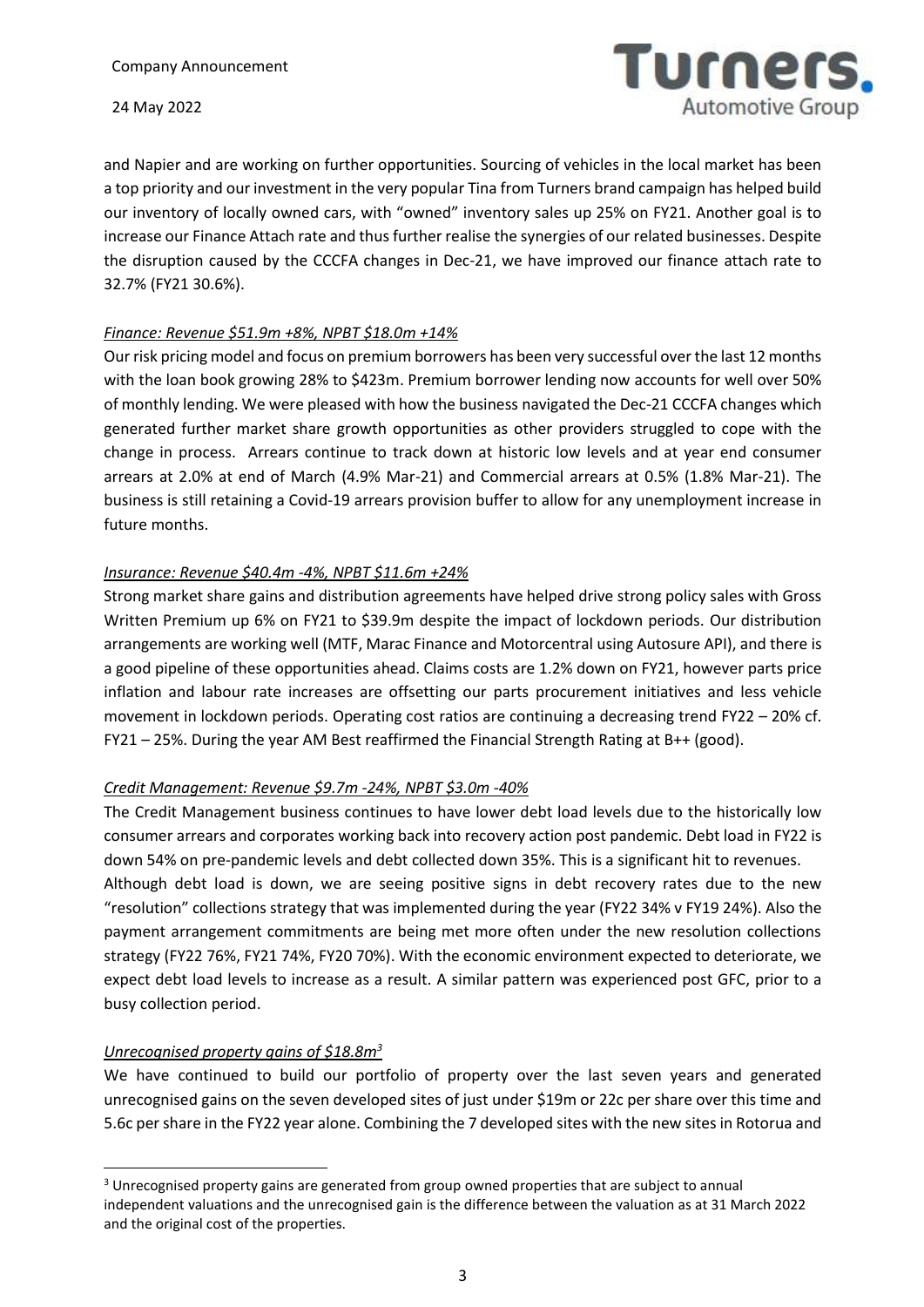

Nelson along with the 3 committed sites in Napier, Timaru and Tauranga (Tauriko) we have just under \$95m worth of property in the portfolio. We also have offers and negotiations under way in East Auckland, Tauranga and Christchurch. We continue to see property ownership as a key strategy that will ensure the long term resilience of the business.

#### **Our plan centres on organic growth**

Four key areas will underpin our earnings growth. These will be a combination of both physical and digital investments.

- 1. **Retail Optimisation and Expansion** across people, property and processes. Expanding the physical branch network with two new sites already acquired in Rotorua and Nelson; and three new sites to develop in FY23 and further investment in our 'Tina from Turners' brand campaign.
- 2. **Vehicle purchasing decision-making** using data and tools to help identify new sourcing opportunities, and leveraging our brand strength to generate local sourcing leads;
- 3. **Margin management and Premium lending** within Finance;
- 4. **Continued investment in digital** and improving our omni-channel customer experience which allows customers to engage with us however, whenever and wherever they want.

#### **Outlook**

Despite the Omicron impacts still being felt, the year has started well, with April-22 results ahead of April-21. However, whilst pandemic uncertainty has decreased, NZ's economic uncertainty has increased.

In Automotive Retail, we expect to see upside from our new branches in H2 and the supply-constrained market to continue primarily due to impacts on the new car supply chain and government regulation. With the rapidly changing interest rate environment, our priority in Finance shifts to margin management. In Insurance, we expect new policy sales to be buoyant based on our distribution and market share gains and claims ratios to stabilise. Lastly, in Credit Management, levels of bad debt recovery are slowly starting to build.

We are confident that we have good growth prospects in Auto Retail and Insurance. Finance margins will be impacted in the short term as we deal with the rapidly changing interest rate environment. Credit Management is expected to perform better as the economic conditions worsen and the resultant impact on consumer arrears.

Looking beyond FY23 we remain very confident about further growth over the medium to longer term and we have updated our three-year rolling target to cross over \$50m of profit before tax by FY25. Overall, we are ready for what is next and the business is in the best shape it has ever been.

A short video is available a[t https://www.turnersautogroup.co.nz/invest](https://www.turnersautogroup.co.nz/invest) summarising the FY22 results.

ENDS